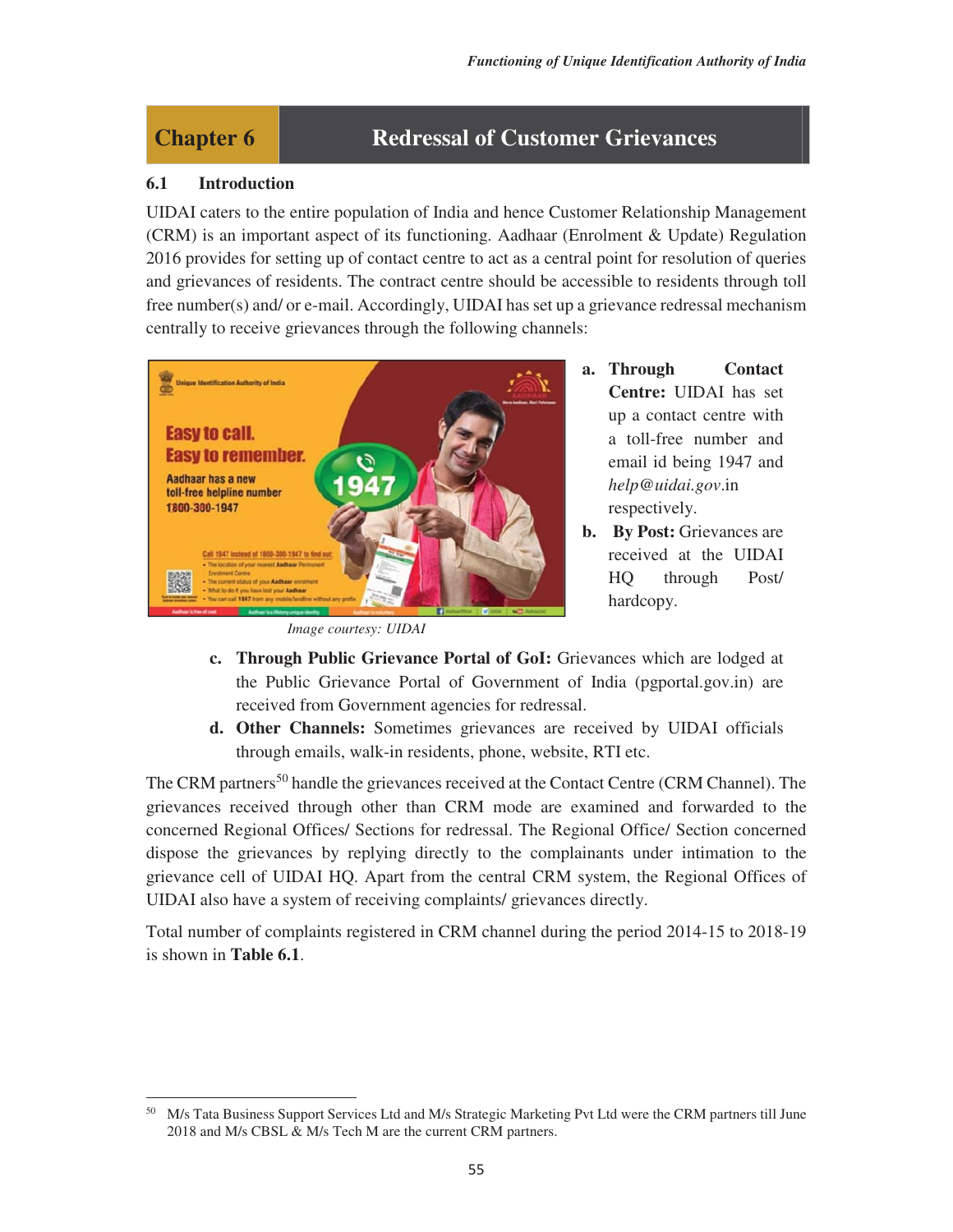| Year    | Complaints received -category wise |            |                |            |                       |            | <b>Complaints resolved-category wise</b> |                 |                       |
|---------|------------------------------------|------------|----------------|------------|-----------------------|------------|------------------------------------------|-----------------|-----------------------|
|         | <b>Enrolment</b>                   |            | <b>Update</b>  |            | <b>Authentication</b> |            | <b>Enrolment</b>                         | <b>Update</b>   | <b>Authentication</b> |
|         | <b>OB</b>                          | <b>New</b> | <b>OB</b>      | <b>New</b> | <b>OB</b>             | <b>New</b> | <b>Resolved</b>                          | <b>Resolved</b> | <b>Resolved</b>       |
| 2014-15 | 20,315                             | 4,03,014   | $\overline{0}$ | 1,94,629   | 17                    | 1,965      | 3,05,665                                 | 1,93,831        | 1,133                 |
| 2015-16 | 1,17,664                           | 6,08,553   | 798            | 9,79,695   | 849                   | 20,981     | 7,24,133                                 | 9,79,045        | 21,710                |
| 2016-17 | 2,084                              | 5,78,855   | 1,448          | 7,82,502   | 120                   | 20.684     | 5,79,494                                 | 7,71,400        | 20,525                |
| 2017-18 | 1,445                              | 10,59,107  | 12,550         | 19,51,611  | 279                   | 48,041     | 10,57,171                                | 19,54,305       | 47,002                |
| 2018-19 | 3,381                              | 9,66,975   | 9,856          | 56,66,501  | 1,318                 | 4,46,269   | 9,66,975                                 | 56,66,501       | 4,46,269              |

#### **Table 6.1: Year-wise and category-wise complaints received by CRM**

(Data Source: Information furnished by UIDAI)

Audit observation on the complaint redressal mechanism of UIDAI in succeeding paragraphs.

### **6.2 Audit Observations**

### **6.2.1 Data on complaints and their redressal**

# *Capture of grievances/ complaints have not been streamlined and does not display a clear picture for analysis.*

UIDAI ROs apart from the centrally available CRM channels, have their own arrangements/ additional channels for receiving Grievances/complaints through phone and email. ROs also entertain complaints through Post, e-mail, phone, in person and through RTI applications. Grievances/ complaints received at the ROs of UIDAI are not captured by the CRM system and are thus, not centrally recorded and monitored. It was observed that number of grievances received at the ROs and not captured through its CRM mechanism, was significantly high. The present system does not escalate the complaints not resolved at the RO level to the next level for redressal thereby compelling the complainants to register a new complaint. As a result, UIDAI cannot track the history of complaints and assess the efficiency of the grievance redressal system.

UIDAI stated (October 2020) that up-gradation/ replacement of the existing old system was under process. The new CRM system has been designed as a single centralized system with state-of-the-art technology available for effective and comprehensive disposal and monitoring of grievances as centralized system. MeitY agreed (June 2021) with replies of UIDAI to the audit observations.

## **6.2.2 Grievances received through CRM**

### *The complaints lodged at the RO level did not get the attention of UIDAI HQ, compromising the effectiveness of the grievance redressal mechanism, besides the delays in settlement of grievances.*

An age wise pendency report is auto generated daily in respect of the cases lodged through CRM. On analysis of such pendency report for 31 December 2019, it was noticed that 58,697 grievances were pending for disposal at the various ROs/ Divisions. Of these 6,326 cases were pending for more than 30 days for redressal of which 960 cases were pending for more than 90 days.